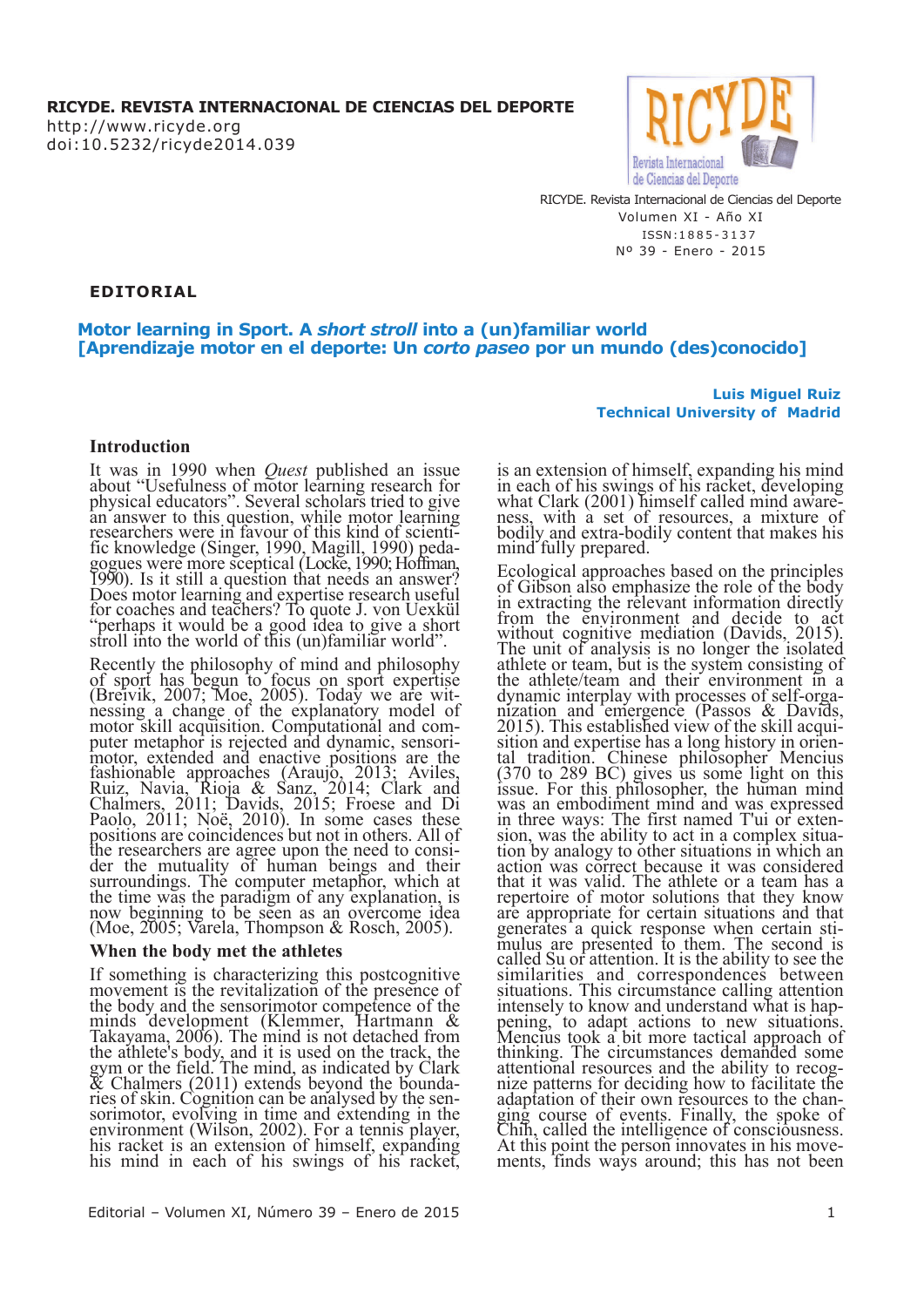used before, and creates procedures that allow you to solve the stated problem. It is freed from the regular and usual procedures, it is a tactic, the highest form of the intelligence that not all athle-<br>tes use and not all coaches know, or are willing to promote among its athletes (Ruiz, Graupera  $\&$ García, 2014).

## **Equipmentalities**

Throughout this conceptual and philosophical transformation, the environment context has become more relevant. The information is there for the individual to grasp directly, this informafrom affects their perceptual process and this process affects their actions. Hence here appears the importance of the concept of affordance. The question is whether, athletes or teams are able to directly perceive the usefulness or incitement for action (affordances). Is it necessary for you to have some knowledge about that environment and objects? The question is whether this is a straightforward process with the absence of any kind of cognition. Or otherwise it remains a cognitive mediation, a knowledge gained by experience, whose use is different than the classical cognitive models considered (Clark, 2001).

Perhaps, it is interesting to consider the Heidegger's (1926) concept of equipment and equipmentality. For this philosopher the environ- ment and the objects have <sup>a</sup> utility to act in the world, writing, playing or working. Some mate-<br>rials are more appropriate than others, and if Gibson focused on surfaces that exist independently of the subject, Heidegger made reference to materials produced by human beings and their usefulness. These materials are provided for a reason, they have <sup>a</sup> service, to be utilized during favourable conditions. The materials are always favourable conditions. The materials are always<br>conditioned by those who have the need to use them and the athlete learns to perceive how to uti- lize and use the different materials, spaces and situations of their sport. If they have meaning it is because it is the individual athlete that interprets its utility. This is subjective world that emerges in these situations (Von Uexkül, 1951; Heredia, 2011), a world of interactions and co-determination. As Davids considered affordances are objective and subjective. They need a subject to perceive them. The specific motivation tions of athletes that emerge during performance<br>show why affordances are relevant to athletes today. Thus, it is an importance to be identified by coaches and teachers (Davids, 2015).

### **The** subjective universe of athletes, coaches and teams

We are talking about "the circumstance" of the Spanish philosopher Ortega y Gasset. This subjective universe is independent of any outside.

observer to analyses it. No external observer can see what the athlete, coach or team can see from their point of view, its biological idiosyncrasies, sensorimotor competences, knowledge, psychological characteristics and their particular experience in their sport. Each person perceives this relationship-coupling according to their personal characteristics, their own goals and their life experience. It is in this realm of this subjectivity where von Uexkül (1951) found that objects and situations may make sense for people. They can acquire a purpose and usefulness, and possess a functional tonality. It is defined by what you can do withthem, and how useful they are. This con- cept of functional tonality has many similarities cept of functional tonality has many similarities<br>with the already<br>discussed on Heidegger's equip-<br>mentality (1926) or Gibson's affordance (1986).<br>Sounds, movements, gestures, objects, people,<br>weather, etc., mean something

Another interesting idea that emerges from the postulates of von Uëskul is that you can be in the same team and in the same match, but you per-<br>ceive the usefulness of situations and objectives from different subjectivities. This idea can be applied to the field of education too. The same situation does not generate the same profits for all components of the team or class, but as not all the requirements to act are the same; the perception and decision depend on their previous experiences. Van der Kamp, Duivenvoorden, Kok and Hilvoorde (2015) highlight the problems that edu-Hilvoorde (2015) highlight the problems that edu- cation may have when group dynamics are not considered in the process of skill acquisition.<br>Athletes/teams/groups actively create their *umwelts* through training in a personal dialogue with their environment. This fact justifies the importance of analyzing sports performance and expertise only from a third person position to capture this dynamics in a beautiful equation of motion and modelled behaviour, but this is not always the solution for understand this (un)fami- liar world, because everything in life is greatly liar world, because everything in life is greatly unpredictable.

## **Finishing this short stroll**

Philosophers of mind and Sport, and researchers from very different backgrounds are coming to the conclusion that we must change the way we look at reality. This shift means contemplating the body, motor actions and context closely inte- rrelated. Current *zietgaist* considers cognition from another point of view. Cognition and action emerge from interactions between subjects and environment, in <sup>a</sup> mutually co-determination. Cognition and action are situated and embodied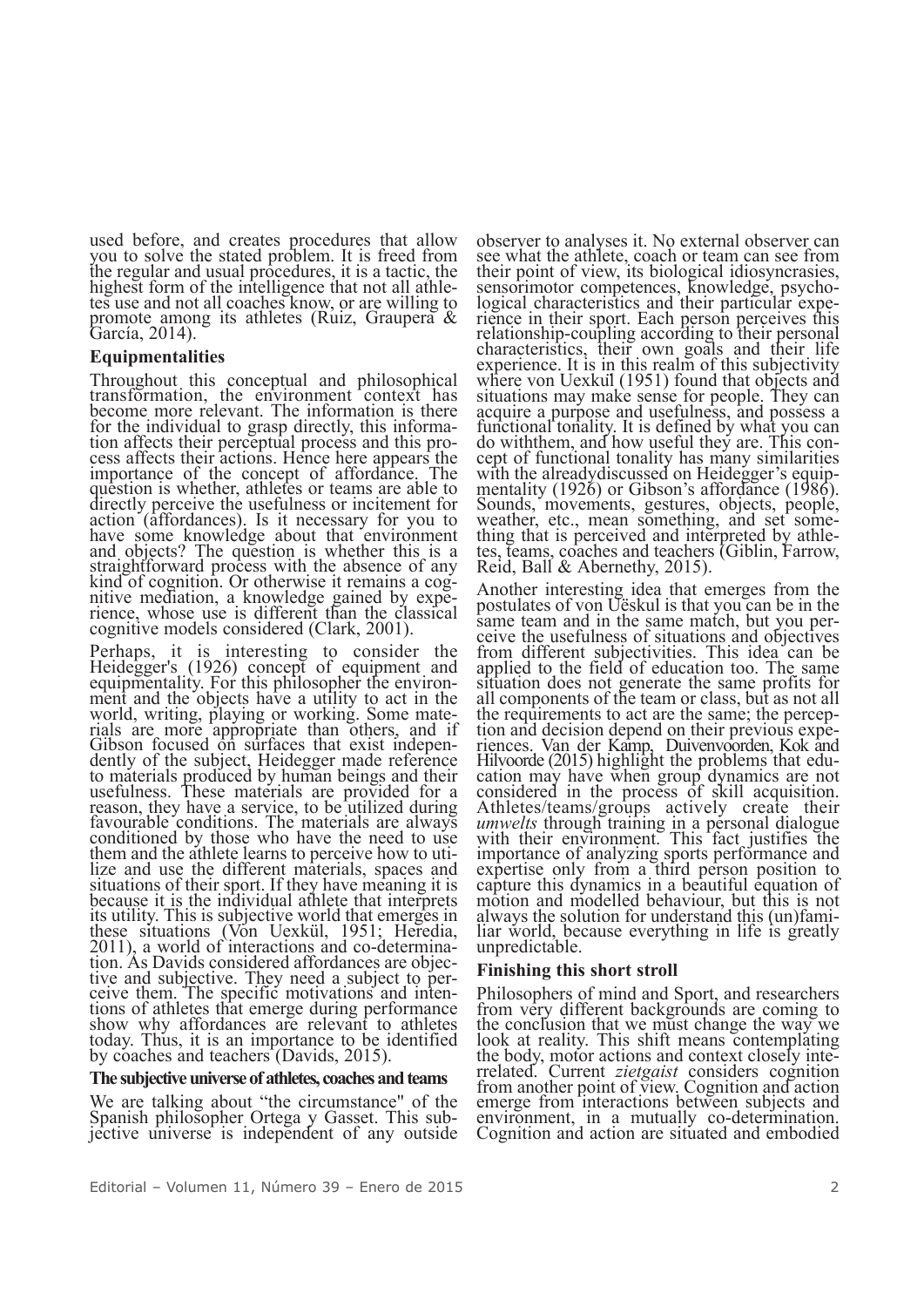in the sensorimotor dynamics of the interactions between the athlete and their environment (Stewart, Gapenne & Di Paolo, 2010).These interactions have an implicit tonality in relation with their peers, and then implicit motor lear-<br>ningcan be useful for physical educators as was suggestedby Van der Kamp et al. (2015).

Enactive approach, extended cognition and sen-<br>sorimotor approach are presented today as alter-<br>native approaches to dynamic and ecological approaches. The concept of athlete as <sup>a</sup> percep- tual-cognitivemotor system is giving <sup>a</sup> new way to view athletes/teams located in the sporting context. They act like a system and in constant interaction within contexts that involve the objects and the others to solve the problems. A personal and subjective processof problem sol- ving that it is not directly accessible in the same ving that it is not directly accessible in the same<br>way than we analyse their behaviours. This is the athlete/team/pupil's self-world that captures the possibilities of action and interprets their useful-<br>ness for getting their objectives. The considera-<br>tion of this subjective dimension of movers, coa-<br>ches and teams, will permit a better understan-<br>ding of how is the pa to recognise their reality. Von Uexkül's concept of *Umwelt* permits to go into de specific relations-<br>hips that athletes maintain with their sport con-<br>texts. It is necessary to remember that athletes perceive what they want to perceive. Humans and animals perceive the world from their point of view. In short, to paraphrase Merleau-Ponty (1985), the athletes/pupils/teams are not only bodies, not just <sup>a</sup> physical structure but also <sup>a</sup> lived and experiential human being, with an external and internal dimension, closely related to their environment as a complex adaptative system.them, and how useful they are. This concept of functional tonality has many similarities with the already discussed on Heidegger's equipwith the already discussed on Heidegger's equip-<br>mentality (1926) or Gibson's affordance (1986).<br>Sounds, movements, gestures, objects, people,<br>weather, etc., mean something, and set something that is perceived and interpreted by athletes, teams, coaches and teachers (Giblin, Farrow, Reid, Ball & Abernethy, 2015).

Ultimately, are motor learning and expertise rese- arch still useful for coaches and teachers?

#### **References**

Araujo, D. (2013). The study of decision-making behavior in sport. *RICYDE. Revista Internacional de Ciencias del Deporte*, 31. 1-4. http://dx.doi.org/10.5232/ricyde2013.031

Avilés, C.; Ruiz, L. M.; Navia, J. A.; Rioja, N., & Sanz, D. (2014). La pericia perceptivo-motriz <sup>y</sup> cog- nición en el deporte: del enfoque dinámico <sup>y</sup> ecológi- co <sup>a</sup> la enacción (Perceptual-motor and cognitive expertise in sport: From a dynamic and ecological approach to enaction). *Anales de Psicología*, 30, 2, 725-737. http://dx.doi.org/10.6018/analeps.30.2.158611

Breivik, G. (2007). Skillful coping in everyday life and in sport: A critical examination of the views of Heidegger and Dreyfus. *Journal of Philosophy of Sport*, 34, 2, 116-134. http://dx.doi.org/10.1080/00948705.2007.9714716

Clark, A., & Chalmers, D. (2011). *La mente extendi- da*. Oviedo: KRK Ediciones.

Davis, K. (2015). Athletes and sports teams as com-<br>plex adaptive system: A review of implications for learning design. *RICYDE. Revista Internacional de Ciencias del Deporte*, 39. 40-61. http://dx.doi.org/10.5232/ricyde2015.03904

Froese, T., & Di Paolo, E.A. (2011). The enactive approach. Theoretical sketches from cell to society. *Pragmatics & Cognition*, 19, 1, 1-36. http://dx.doi.org/10.1075/pc.19.1.01fro

Giblin, G.; Farrow, D.; Reid, M.; Ball, K., & Abernethy, B. (2015). Perceiving movement patterns: Implications for skill evaluation, correction and development. *RICYDE. Revista Internacional de Ciencias del Deporte*, 39. 5-17. http://dx.doi.org/10.5232/ricyde2015.03901

Heidegger, M. (1926). *Ser <sup>y</sup> Tiempo*. Edición Digital. Disponible en: http://www.philosophia.cl

Hoffman, S.J. (1990). Relevance, application, and the development of an unlikely theory. *Quest*, 42, 2, 143- 160.

Klemmer, S.; Hartmann, B., & Takayama, L. (2006). How bodies matter: Five themes for interaction design. *DIS*, June 26-28.

Locke, L.F. (1990). Motor learning is ignored: A case of Ducks, Naughty theories, and unrequited love. *Quest*, 42, 2, 134-142.